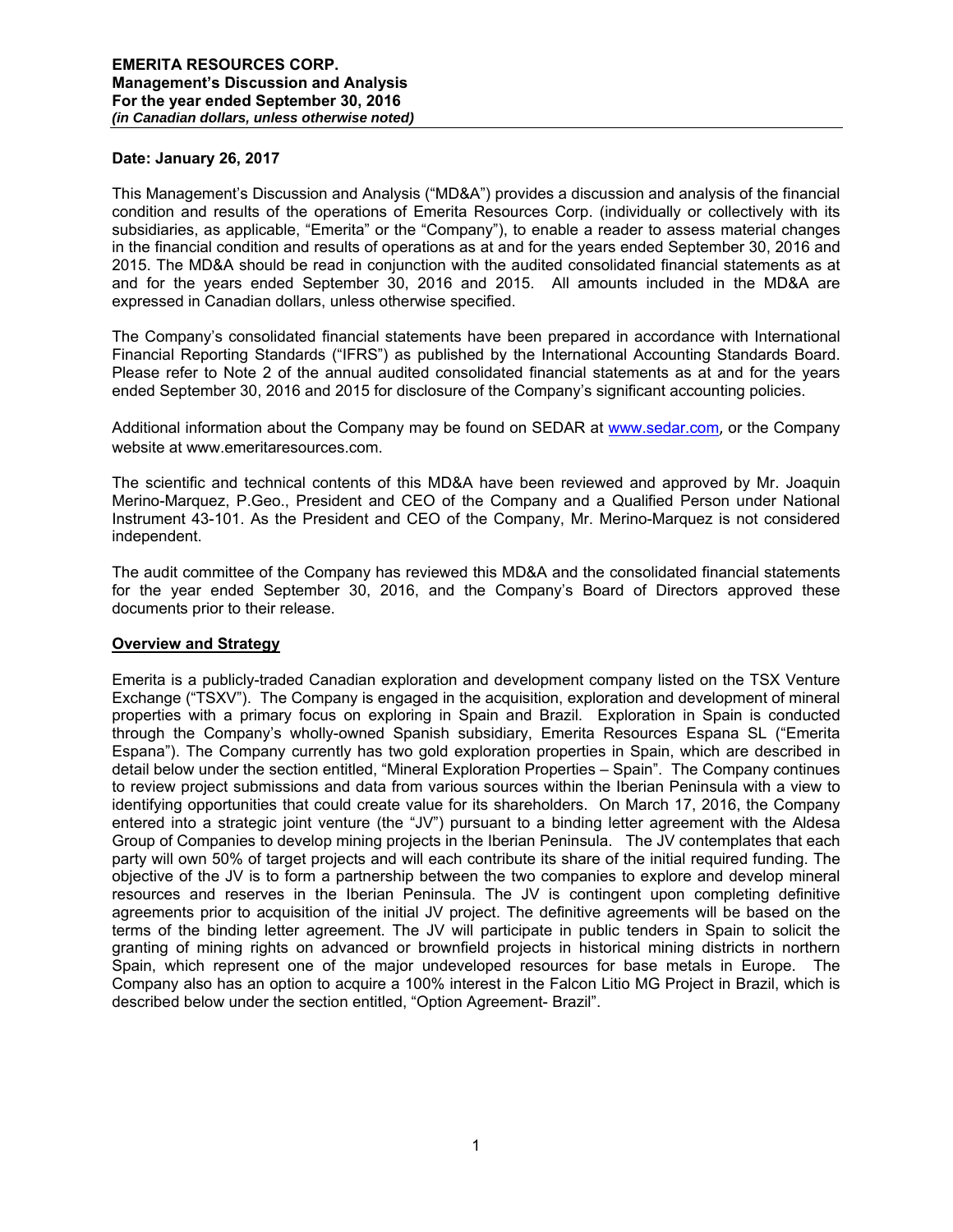## **Fourth Quarter Highlights**

On July 21, 2016, the Company announced that exploration has commenced on its 100% owned Sierra Alta Gold project, located in the Asturias Region of northwestern Spain. See "Sierra Alta" in the Summary of Properties and Projects section below.

The legal proceedings related to the tender process of the Aznalcóllar Project continue to develop, as described in detail below.

The Company also began the process of acquiring the Plaza Norte Project, a high-grade zinc project with significant geological potential and historical technical information. The Plaza Norte Project is based in a well-known mining region in northern Spain, with target areas already identified based on historical drilling.

#### **Summary of Properties and Projects**

#### *Aznalcóllar Tender*

On December 16, 2014, the Company submitted a detailed technical proposal, which was the final requirement for the final stage of the public tender process for the Aznalcóllar Project.

The Aznalcóllar Project is a past producing property within the Iberian Pyrite Belt that hosted the Aznalcóllar and Los Frailes open pit zinc-lead-silver mines. The focus of the project is the re-development of the Los Frailes deposit which was developed in the mid-1990s. The historical open pit mineral resource as calculated by the previous operator of the mine was estimated to be 71 million tonnes grading 3.86% zinc, 2.18% lead, 0.34% copper and 60 ppm silver. A qualified person, as defined in National Instrument 43-101, has not done sufficient work on behalf of Emerita to classify the historical estimate as a current mineral resource and Emerita is not treating the historical estimate as a current mineral resource or mineral reserve. The resource estimate is a historical estimate and should not be relied upon. A summary of the historical resource estimate is available on the Government of Andalucia's website in a report prepared by the prior operator of the Aznalcóllar Project entitled "Proyecto de Explotacion Yacimiento Los Frailes, Memoria Andaluza de Piritas, Boliden- Apirsa, Octubre 1994" (Los Frailes Development Project Report, Boliden-Apirsa, October 1994) along with subsequent resource estimate updates, the latest being from 2000.

On February 23, 2015, the panel evaluating the bids for the Aznalcóllar Project on behalf of the Junta of Andalusia (the "**Panel**") recommended that the tender be granted to one of the Company's competitors in the bidding process. On February 26, 2015, the Head of the Mine Department of the Junta Andalusia confirmed that the tender process had been concluded and formally granted the tender to the Company's competitor.

Given the strength of its proposal, the Company has initiated an appeal to the tender process and intends on continuing discussions with the responsible officials. The Company submitted the appeal on February 27, 2015 which was accepted by a Seville court judge on March 2, 2015.

In November 2015, the Court of Seville (the "**Court**") ruled that although there was not sufficient evidence to prove beyond a doubt the existence of a criminal act in connection with the Aznalcóllar tender, the evidence clearly demonstrated the existence of numerous administrative irregularities that must be resolved by the administrative courts of Seville to ensure that the Aznalcóllar Project is awarded to the rightful bidder as per well-established public tender legislation.

Further to this ruling, Emerita is continuing the legal process in the administrative court against the resolution by the Panel awarding the Aznalcóllar project to a competitor of the Company as recommended by Court. The Company is confident that appealing the Court's ruling while at the same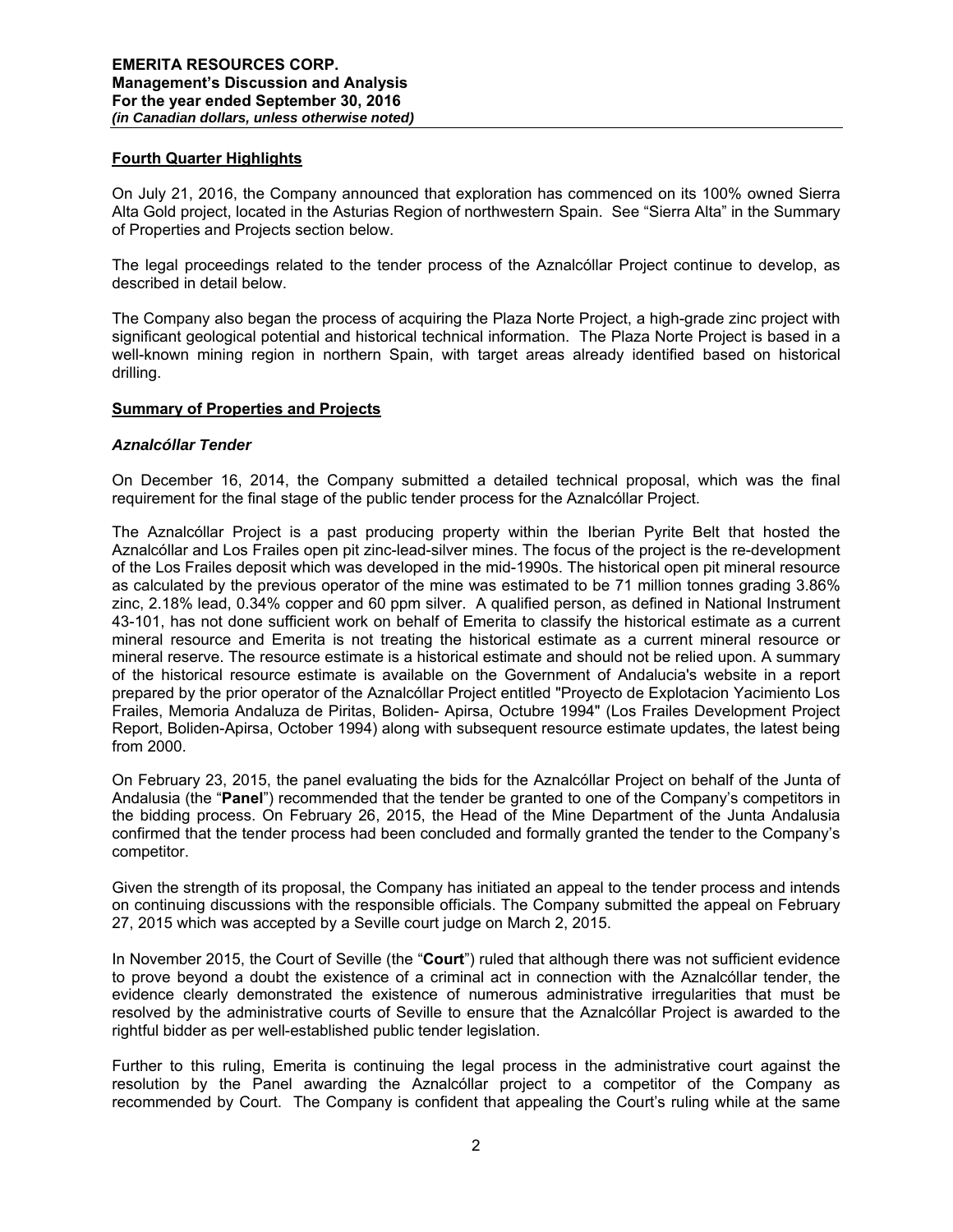time filing a claim in the administrative courts is the most effective way to ensure that its rights to a fair and legal process in the granting of the Aznalcóllar project are ultimately adhered to.

In October 2016, the Provincial Court of Seville (the "**Appellate Court**"), an appellate court, ruled in favour of Emerita in its appeal of the Court's decision that there was not sufficient evidence of any criminal act in the Aznalcóllar project tender process.

The appeal was heard by four judges of the Appellate Court who ruled unanimously in Emerita's favour in a 59 page judgement. The judges' decision was based on: (i) Minorbis-Grupo Mexico failing to submit the necessary documentation as required by the tender process; (ii) a failure by the Panel to consider the technical merits of the tender bids; and (iii) granting the mining rights to the Aznalcóllar project to Los Frailes Mining, a company that did not participate in the tender process, contravened applicable laws governing public tenders in Spain.

The judges found that there was evidence of gross negligence and misconduct and indicated that there may be evidence of possible corruption and prevarication. As such, the Appellate Court has ordered the criminal case to be reopened against the Panel.

Subsequently to this decision by the Appellate Court, the Aznalcóllar case was reopened. The Court has engaged the "Unidad Centro Operativo (UCO) de la Guardia Civil" (Spain's national police force) to investigate the alleged cash payments made from Grupo Mexico to Minorbis and to clarify Minorbis' role in the tender process. The Direccion General de Industria, Energía y Minas (the Andalucian government agency responsible for the administration of the Aznalcóllar public tender) has been asked by the Appellate Court to submit a copy of the Panel's final resolution that awarded the tender to Minera Los Frailes (a company that did not participate in the Aznalcóllar public tender process) for the Appellate Court's review.

The timing of the legal process cannot be determined at this time and whether or not this process will result in the Company ultimately winning the rights to Aznalcóllar project remains uncertain.

## **Mineral Exploration Properties – Spain**

The Company has interests in two gold exploration properties. The two properties are (i) Las Morras, located in the Extremadura region, Spain, and the (ii) Sierra Alta, located in the Asturias region in northwestern Spain. Each of the properties is comprised of exploration permits that were issued by the Extremadura regulatory authorities and the Asturian regulatory authorities, respectively.

## *Las Morras Property – Description*

The original exploration permit for the Las Morras property comprised 230 claims, totaling approximately 7,000 hectares. The permit for Las Morras was granted on 2012 and expired on April 17, 2015 but was renewable for an additional three year term. The Company applied for an additional two year term and received approval of the renewal for a period of two years on August 20, 2015. This property is located in the eastern part of the Badajoz province of Spain. In 2013, the Company applied for five additional permits around the Las Morras project area in the Extremadura Region. Between November 2014 and January 2015, the Company received notice from the Extremadura Region authorities that these five additional permits had been granted. The additional permits covered areas of Matillas, La Machuela, El Alandre, Matajarda and Garbayuela. As a result of difficult financing conditions, the Company decided to cancel these additional permits on March 12, 2015.

## *Las Morras Property – Exploration*

The Company carried out a geochemical exploration campaign in November and December 2014, consisting of 731 meters of trenching and a total of 95 samples.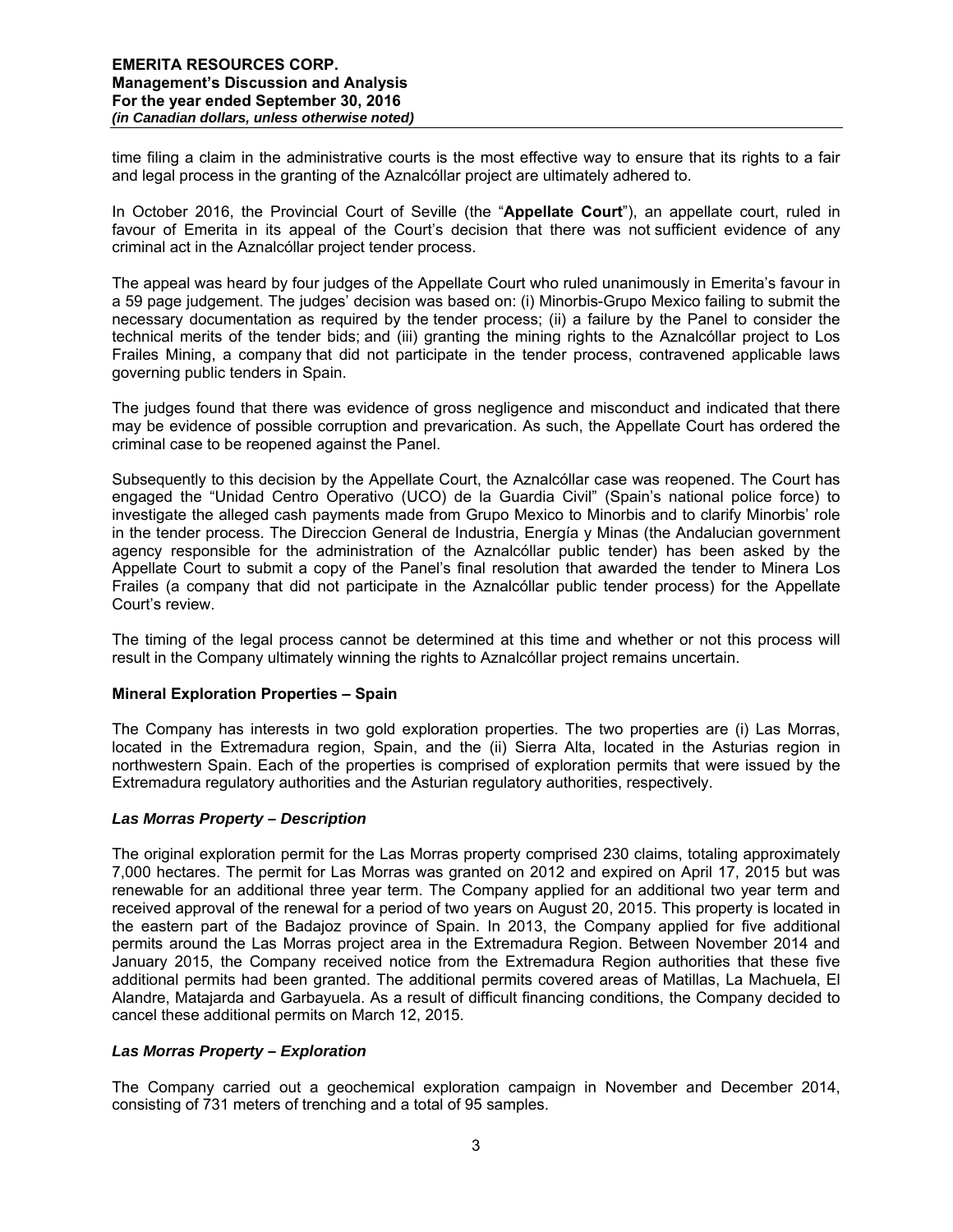The goal of this program was to attempt to better understand the relationship between phases of quartz veining and gold, and to test geophysical anomalies. Quartz veining of at least two phases can be seen in these trenches. An early phase of veining trending in a W-E direction, along foliation, could be the first phase of veining. It presents many boudins and is well foliated (augened). The other main trend, that is likely younger, but maybe not the youngest phase of quartz veining is trending to a NE-SW direction (070). These veins can be quite large, but remain weakly deformed compared to the early W-E phase. Both of these phases have well foliated conjugate sets of minor veinlets. There appears to also be a very late set of fracture filling veins that trend in all directions, crossing lithologies with knife edge contacts. These major sets of veins were opened by trenching over a 20m width and 34m length, in a large zone of carbonate alteration with Fe, so intense to make rocks soft as soap. All phases and sets were sampled. The results showed weak gold anomalies that correlated very well with moderate arsenic anomalies.

# *Las Morras Property – Outlook*

Conditional on raising the applicable funds, the Company expects to engage in a moderate exploration program on the Las Morras property. As a result of the previous geochemical and geophysical exploration campaigns, two areas have been prioritized in the Las Morras property; the Central zone, which contains two target areas, and the Northwestern zone, which contains one target area.

# *Peña Encina Property – Description and Outlook*

The Peña Encina property is comprised of one exploration permit that expired on April 18, 2015. The Company did not apply for a renewal of this permit and has written down the full value of the property as at March 31, 2015.

# *Sierra Alta Property – Description*

The Sierra Alta property is comprised of one exploration permit which consists of 90 mining claims comprising 2,700 hectares in the "Navelgas Gold Belt" in the Asturias region of northwestern Spain. The Company applied for the permit on November, 18 2013 and received notice that the permit for the property had been granted on July, 8 2015.The concession is valid for a three year term and is renewable for equal and successive periods of three years. The permit will expire in August 2018. The Sierra Alta project is in a comparable geological environment to the El Valle-Boinas and Carles gold mines which operate 35 kilometres to the east of the project. Gold mineralization in the area typically occurs in high grade epithermal veins, skarns, and as intrusive related gold deposits. High grade gold samples in bedrock were identified by the Company during the initial property assessment, with grades of up to 10.65 g/t gold.

The area is characterized by extensive ancient Roman gold mine workings that align for over 10 kilometres along a NNE-SSW striking structure, of which the two largest historical excavations occur within the property boundary.

## *Sierra Alta Property – Exploration*

In July 2016, the Company commenced exploration on the Sierra Alta Project. The initial exploration program consists of detailed geological mapping, bedrock sampling and trenching, where required. The program is designed to identify and evaluate areas with high grade gold mineralization along more than four kilometers of strike length and prioritize the target areas for diamond drilling in a subsequent program. The initial area of focus is characterized by a high density of ancient Roman mining excavations which are distributed along a geological structure that appears to control the distribution of the mineralization.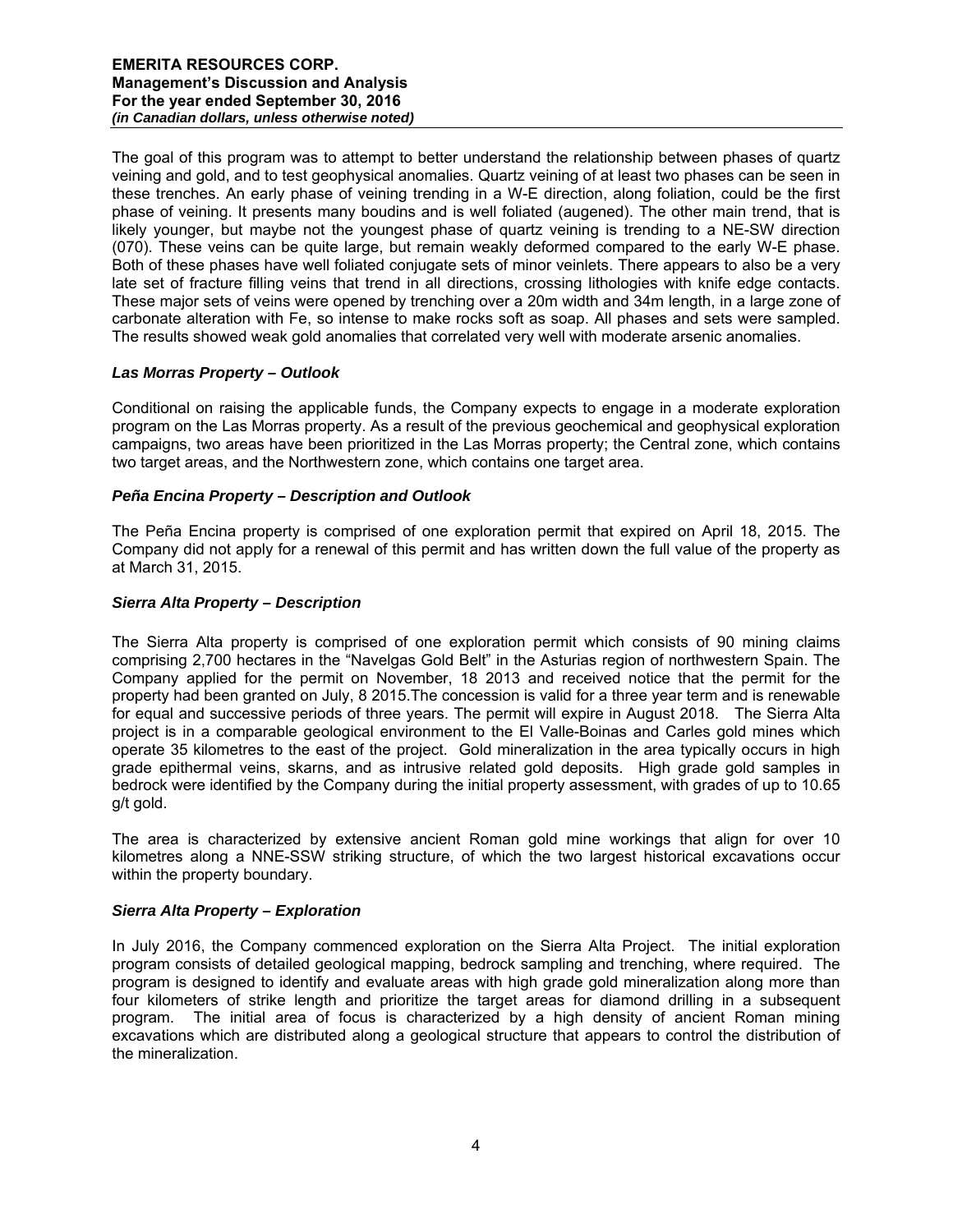There are two main gold geochemical anomalies within the Sierra Alta property. The anomaly in the North is approximately 3.0 kilometres long by 300 metres wide, and the one in the South is approximately 1.5 kilometres long by 200 metres wide. The current exploration campaign is focused on the Northern anomaly where there is a high concentration of ancient mining excavations.

# *Sierra Alta Property – Outlook*

Conditional on raising the requisite funds, the Company expects to perform an expanded exploration program in the coming year.

# *Option Agreement – Brazil*

In June 2016, the Company entered into a binding letter agreement (the "**Falcon Agreement**") with Falcon Metais Ltda. ("**Falcon**") pursuant to which Falcon granted to Emerita an option (the "**Option**") to acquire a 100% interest in the Falcon Litio MG Project (the "**Falcon Project**") on or before June 13, 2018 (the "**Option Expiry Date**"). The Falcon Project is adjacent to Brazil's only lithium mining operation owned by Companhia Brasileira de Lítio ("**CBL**") and the northwestern property boundary of the Falcon Project is just 500 meters from the CBL mine.

The Falcon Project is located in Minas Gerais State, Brazil, and is comprised of one exploration permit and five applications for exploration permits. The applications for exploration permits have been submitted to the Brazilian Mining Agency by Falcon and will be transferred to Emerita when the exploration permits are granted.

Pegmatite dykes similar to the mineralized dykes on the adjacent CBL property have been identified on the Falcon Project during the initial field reconnaissance of the area. Systematic mapping and sampling of the Falcon Project is ongoing. Mineralization in the area where the Project is located is associated with Neoproterozoic granitic intrusions that have deposited lithium mineralization with minor contents of rare metals such as thallium, niobium and tin mineralization in the apical aureole of these intrusions. Mineralization is hosted by pegmatite dykes with widths varying from 5 to 30 meters and strike in excess of 1 kilometer. The mineralized pegmatite dyke system is structurally-controlled by a framework of NW and NE crosscutting faults and fractures, and locally is characterized by stockwork systems or sets of sub-paralleled sheeted-dykes. The main lithium mineral at the adjacent CBL property is spodumene with minor amounts of petalite.

CBL produces lithium concentrate with a grade of approximately 5% LiO2 that is converted in a chemical plant, also belonging to CBL, into lithium-hydroxide and lithium-carbonate.

In order to acquire the Option, Emerita issued 500,000 common shares to Falcon, at a price per share of \$0.155. In order to keep the Option in good standing prior to its expiry, Emerita is required to issue an additional 500,000 common shares to Falcon on or before June 13, 2017. In order to exercise the Option and acquire the Project, Emerita must issue a third tranche of 500,000 common shares to Falcon on or before the Option Expiry Date. All issuances of common shares of Emerita are subject to a statutory hold period and to approval by the Exchange.

If Emerita exercises the Option and acquires the Project, Falcon will retain a transferable 2% net smelter royalty on all commercial sales from the Project.

In addition, if a "mineral resource", as defined in National Instrument 43-101 ("NI 43-101"), of at least 20 million tonnes with a grade of at least 1.3% LiO2 is delineated at the Project, Emerita shall either, (i) pay CAD\$5 million in cash to Falcon or, by its sole discretion, (ii) issue CAD\$5 million worth (to be determined on a reasonable volume weighted average price basis) of common shares to Falcon (the "Resource Consideration").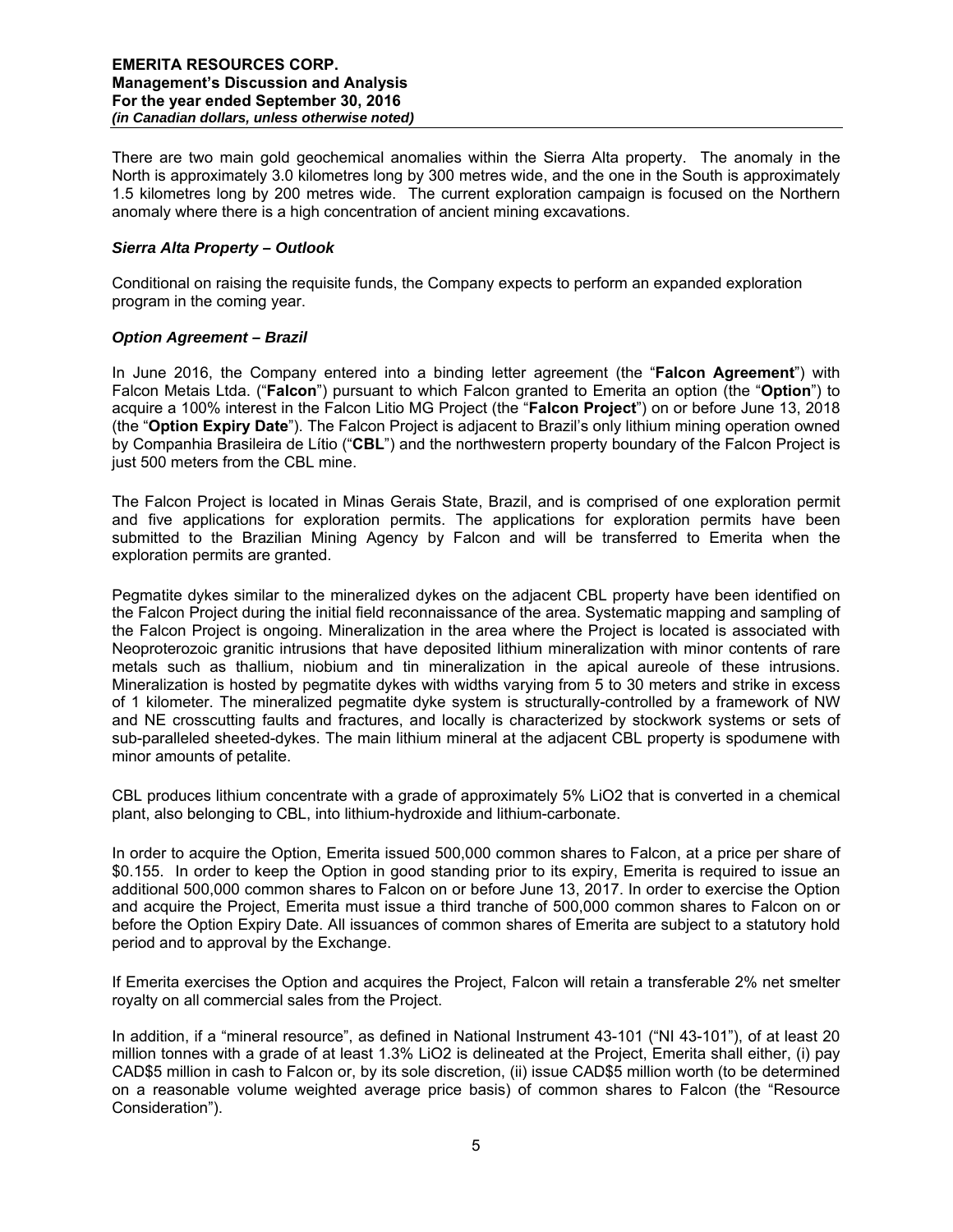The Resource Consideration shall only be paid by Emerita if (i) the mineral resource is verified by a "qualified person", as such term is defined in NI 43-101, who is independent of Emerita and Falcon, and (ii) at least 50% of the mineral resource is categorized as an "indicated mineral resource" or "measured mineral resource", as defined in NI 43-101.

Pursuant to the Agreement, Falcon will hold the Project in trust for Emerita until Emerita exercises the Option and the Project is assigned and transferred to Emerita. If Emerita does not exercise the Option by the Option Expiry Date, Falcon will retain the Project.

## **Liquidity and Capital Resources**

As at September 30, 2016, the Company had working capital deficit of \$1,007,405 (September 30, 2015 – working capital deficit of \$979,541), which included a cash balance of \$306,773 (September 30, 2015 - \$50,477), amounts receivable of \$114,950 (September 30, 2015 - \$102,012), and prepaid expenses and advances of \$53,083 (September 30, 2015 - \$5,599), offset by accounts payable and accrued liabilities of \$1,482,211 (September 30, 2015 - \$1,137,629).

On May 24, 2016, the Company completed a non-brokered private placement financing comprising of 19,080,000 units at a purchase price of \$0.05 per unit for gross proceeds of \$954,000. These proceeds were used to improve the Company's working capital position. Each unit is comprised of one common share in the capital of the Company and one common share purchase warrant. Each warrant entitles the holder thereof to purchase one common share at an exercise price of \$0.10 for a period of 24 months following May 24, 2016. In addition, 407,400 broker common share purchase warrants were issued, at an exercise price of \$0.10 for a period of 12 months following May 27, 2016. Subsequent to the fiscal year end, 902,000 warrants were exercised for gross proceeds of \$90,200.

On December 24, 2015, the Company completed a non-brokered private placement financing comprising of 4,250,000 units at a purchase price of \$0.05 per unit for gross proceeds of \$212,500. The primary use of the proceeds was to pay overdue current liabilities and further reduce the Company's working capital deficit. Each unit is comprised of one common share in the capital of the Company and one common share purchase warrant. Each warrant entitles the holder thereof to purchase one common share at an exercise price of \$0.10 for a period of 24 months following December 24, 2015.

On April 24, 2015, the Company completed a non-brokered private placement financing by issuing 11,000,000 common shares at a price of \$0.05 per common share for gross proceeds of \$550,000, which were used for exploration activities and general corporate purposes. Each unit is comprised of one common share in the capital of the Company and one common share purchase warrant. Each warrant entitles the holder thereof to purchase one common share at an exercise price of \$0.10 for a period of 24 months following April 27, 2015. During the year ended September 30, 2016, 680,000 of these warrants were exercised for gross proceeds of \$68,000. Subsequent to the fiscal year end, 420,000 additional warrants were exercised for gross proceeds of \$42,000.

## **Results of Operations**

During the year ended September 30, 2016, the Company recorded a loss of \$1,520,994, or \$0.02 per share, compared with a loss of \$2,386,390, or \$0.05 per share, during the year ended September 30, 2015.

Expenses incurred during the year ended September 30, 2016 included \$595,784 in consulting and management fees; \$61,135 in shareholder communications and filing fees; \$32,100 in travel expense, largely related to travel to the Company's properties in Spain; \$23,998 in office expenses for office administration services; \$17,311 in professional fees related to the preparation and audit of the Company's financial statements; and \$328,000 in share-based compensation expense. During the year ended September 30, 2016, project evaluation expenses of \$465,691 were incurred relating to the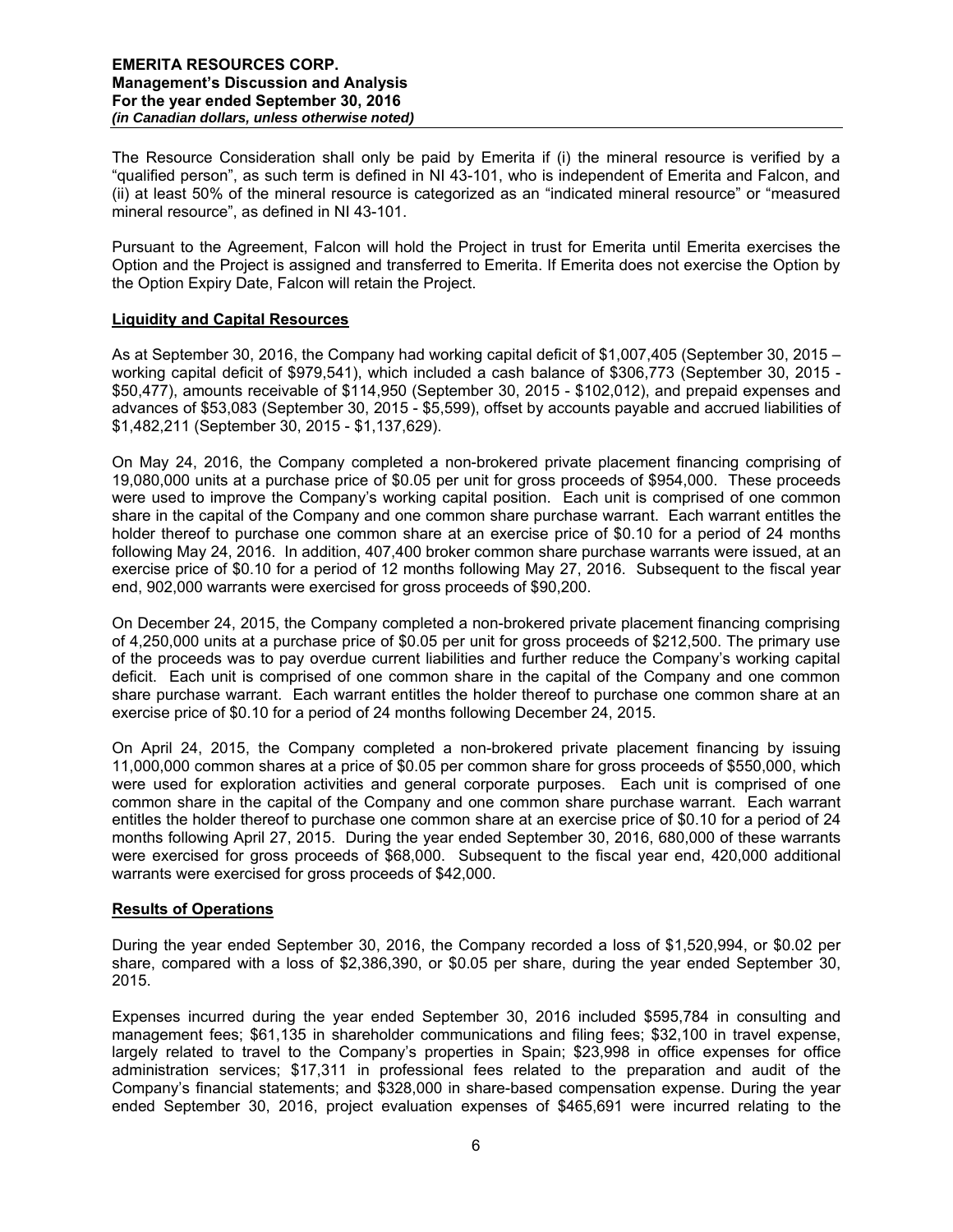evaluation of possible mineral properties within Spain. These project evaluation expenses primarily included fees for numerous professionals who were involved in the preparation of the Aznalcóllar tender documents submitted to the Government of Andalusia.

Expenses incurred during the year ended September 30, 2015 included \$611,965 in consulting and management fees; \$65,312 in shareholders communications and filing fees; \$59,211 in travel expense, largely related to travel to the Company's properties in Spain; \$78,808 in office expenses for office administration services; \$26,186 in professional fees related to the preparation and audit of the Company's financial statements; and project evaluation expenses of \$1,401,824 relating to the evaluation of mineral properties in Spain.

## **Cash flows**

#### *Year ended September 30, 2016*

During the year ended September 30, 2016, the Company used cash of \$900,532 on operating activities. Cash used in operating activities consisted primarily of new project evaluation expenses incurred on the Company's properties in Spain, and corporate general and administrative expenses.

During the year ended September 30, 2016, investing activities used \$56,308 which related to office equipment and general overhead for exploration and evaluation expenditures on the Company's properties in Spain, including new project evaluation.

During the year ended September 30, 2016, financing activities generated \$1,212,622, consisting primarily of the net proceeds from two separate private placements which closed on December 24, 2015 and May 20, 2016 respectively.

## *Year ended September 30, 2015*

During the year ended September 30, 2015, the Company used cash of \$1,289,566 on operating activities. Cash used in operating activities consisted mainly of new project evaluation expenses incurred on the Company's properties in Spain, and corporate general and administrative expenses.

During the year ended September 30, 2015, investing activities used \$126,899 which related to office equipment and general overhead for exploration and evaluation expenditures on the Company's properties in Spain.

During the year ended September 30, 2015, financing activities generated \$444,870 from the net proceeds from the private placement which closed April 24, 2015.

## **Off-Balance Sheet Items**

As at September 30, 2016, the Company did not have any off-balance sheet items.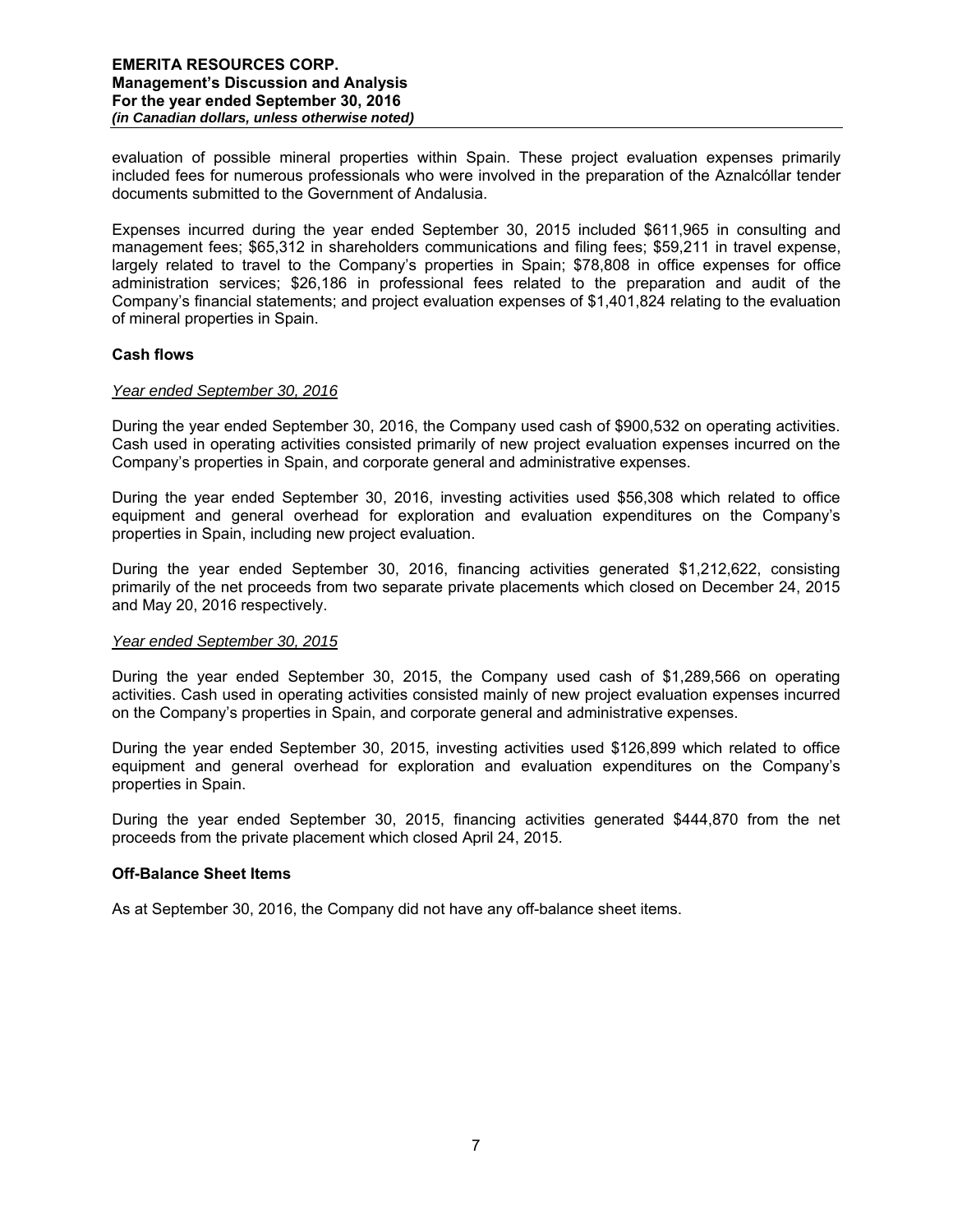## **Select Annual Information**

Select annual financial information for the years ended September 30, 2016, 2015 and 2014 is presented in the table below:

|                                   | 2016 |                          | 2015        |  | 2014        |  |
|-----------------------------------|------|--------------------------|-------------|--|-------------|--|
|                                   |      |                          |             |  |             |  |
| Revenues                          |      | $\overline{\phantom{0}}$ |             |  |             |  |
| Loss and comprehensive loss       |      | (1,520,994)              | (2,386,390) |  | (1,730,024) |  |
| Loss per share, basic and diluted |      | (0.02)                   | (0.05)      |  | (0.05)      |  |
| Total assets                      |      | 1,638,331                | 1,196,621   |  | 2,238,699   |  |
| Working capital ('000s)           |      | (1,007)                  | (980)       |  | 853         |  |

# **Select Quarterly Information**

Select quarterly financial information for the most recent eight quarters is presented in the table below:

|                    |             | <b>Operating</b> |             |                |                     |
|--------------------|-------------|------------------|-------------|----------------|---------------------|
| <b>Period</b>      | Revenue (1) | costs            | Loss        | Loss per share | <b>Total assets</b> |
|                    |             |                  |             |                |                     |
| Q4- September 2016 |             | 560,597          | (725, 720)  | (0.01)         | 1,638,331           |
| Q3- June 2016      |             | 387,941          | (382,153)   | (0.00)         | 1,848,105           |
| Q2- March 2016     |             | 400,244          | (395,964)   | (0.01)         | 1,251,012           |
| Q1- December 2015  |             | 175.237          | (17, 157)   | (0.00)         | 1,489,367           |
| Q4- September 2015 |             | 306,236          | (320, 378)  | (0.00)         | 1,196,621           |
| Q3- June 2015      |             | 242,156          | (255,413)   | (0.01)         | 1,225,957           |
| Q2- March 2015     |             | 747,782          | (750, 548)  | (0.02)         | 979,263             |
| Q1- December 2014  |             | 1,058,198        | (1,060,051) | (0.02)         | 1,640,243           |

Explanatory Notes:

1) The Company has no sales revenues.

# **Outstanding Share Data**

As at the date of this MD&A, the Company has:

- 1) 84,819,829 common shares outstanding;
- 2) 32,835,400 warrants outstanding with expiry dates ranging between April 24, 2017 and May 27, 2018. If all the warrants were exercised, 32,835,400 shares would be issued for gross proceeds of \$3,283,540.
- 3) 5,000,000 stock options outstanding with expiry dates ranging between November 25, 2017 and September 8, 2021. If all the options are exercised, 5,000,000 shares would be issued for gross proceeds of \$490,000.

Subsequent to the Company's fiscal year end, 1,322,000 warrants were exercised, generating net proceeds of \$132,200.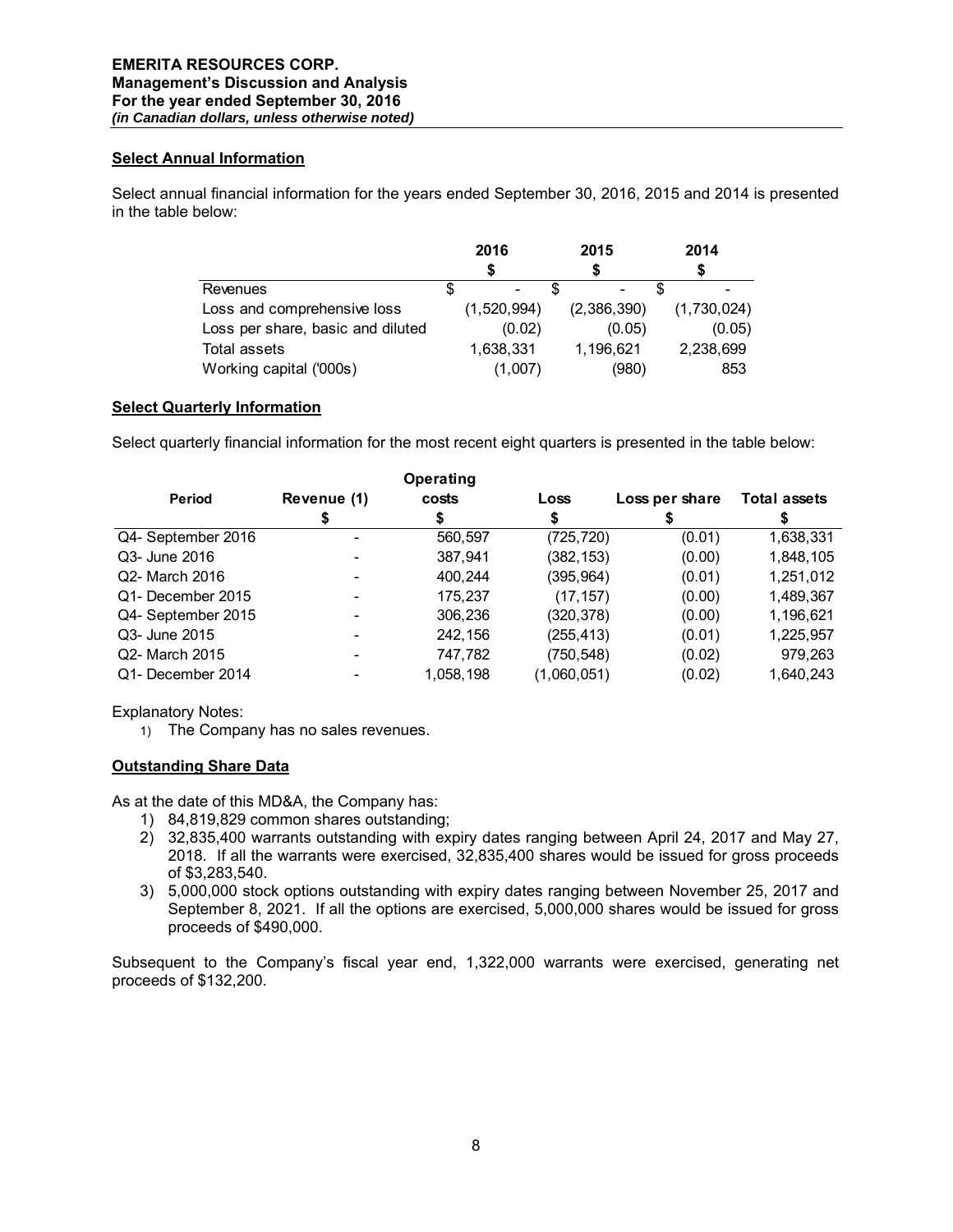## **Financial Instruments**

Financial instruments recorded at fair value on the statement of financial position are classified using a fair value hierarchy that reflects the significance of the inputs used in making the measurements. The fair value hierarchy has the following levels:

- a) Level 1 Unadjusted quoted prices in active markets for identical assets or liabilities;
- b) Level 2 Inputs other than quoted prices that are observable for assets or liabilities, either directly or indirectly; and
- c) Level 3 Inputs for assets and liabilities that are not based on observable market data.

The fair value hierarchy requires the use of observable market inputs whenever such inputs exist. A financial instrument is classified to the lowest level of the hierarchy for which a significant input has been considered in measuring fair value.

The Company's financial instruments include cash, and accounts payable and accrued liabilities. The carrying values of these financial instruments reported in the statement of financial position approximate their respective fair values due to the relatively short-term nature of these instruments.

As at September 30, 2016 and 2015, the Company had no instruments to classify in the fair value hierarchy.

The Company's risk exposures and the impact on the Company's financial instruments are summarized below:

(a) *Credit risk* 

Counterparty credit risk is the risk that the financial benefits of contracts with a specific counterparty will be lost if a counterparty defaults on its obligations under the contract. This includes any cash amounts owed to the Company by those counterparties, less any amounts owed to the counterparty by the Company where a legal right of set-off exists and also includes the fair values of contracts with individual counterparties which are recorded in the financial statements.

#### a. *Trade credit risk*

The Company is not exposed to significant trade credit risk.

#### b. *Cash*

In order to manage credit and liquidity risk the Company's policy is to invest only in highly rated investment grade instruments that have maturities of three months or less. Limits are also established based on the type of investment, the counterparty and the credit rating.

(b) *Currency risk* 

Currency risk is the risk that the fair value of, or future cash flows from, the Company's financial instruments will fluctuate because of changes in foreign exchange rates. The Company's foreign currency risk arises primarily with respect to the Euro from its property interests in Spain and US dollars from operations. Fluctuations in the exchange rates between these currencies and the Canadian dollar could have a material effect on the Company's business, financial condition and results of operations. The Company does not engage in any hedging activity to mitigate this risk.

As at September 30, 2016 and 2015, the Company had the following financial instruments and denominated in foreign currency (expressed in Canadian dollars):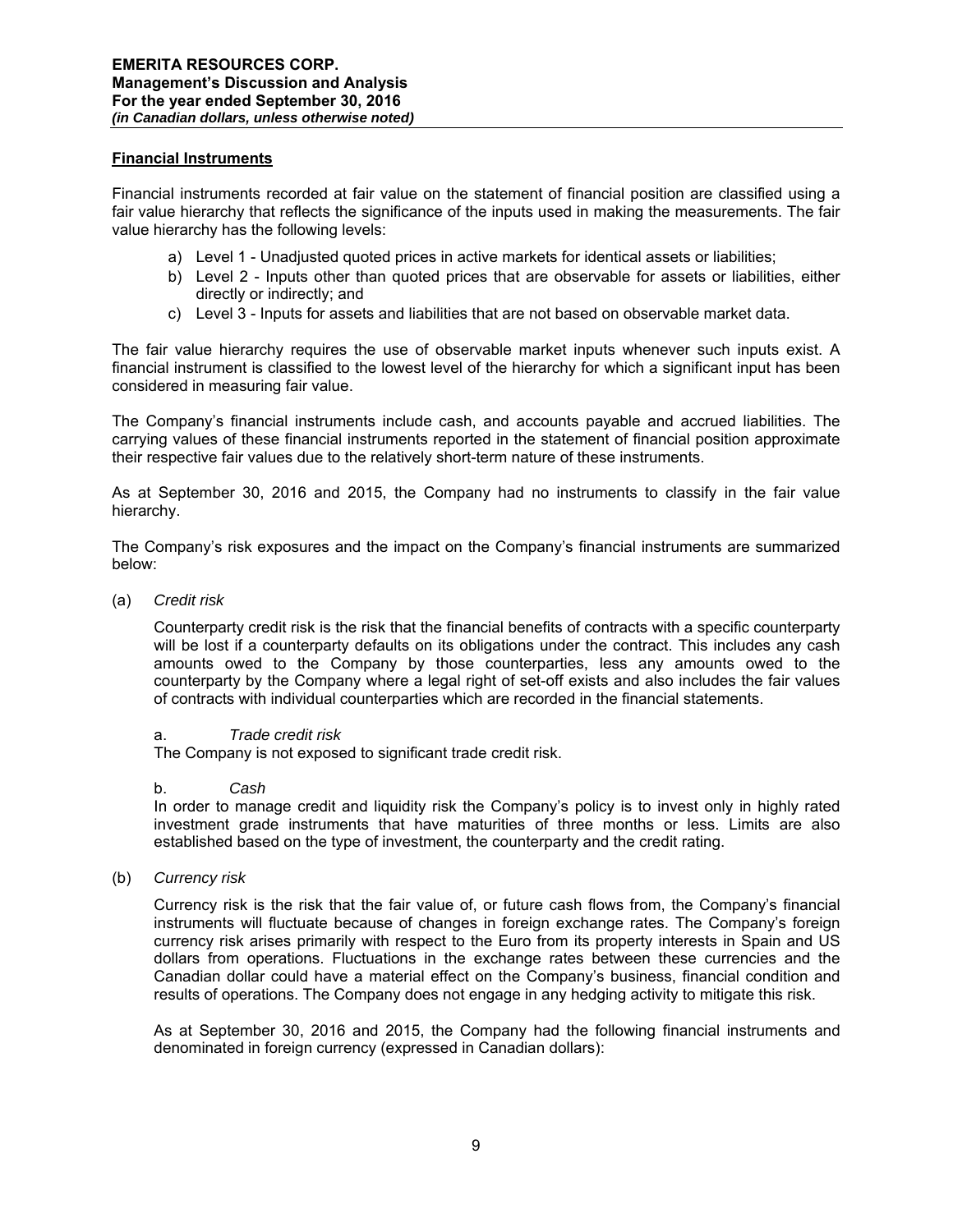#### **September 30, 2016**

|                                          | Euro      | US dollars |
|------------------------------------------|-----------|------------|
| Cash                                     | 26.484    | 7.870      |
| Accounts payable and accrued liabilities | (460.465) | (288, 877) |
|                                          | (433,981) | (281,007)  |

## **September 30, 2015**

|                                          | Euro            | US dollars |
|------------------------------------------|-----------------|------------|
| Cash                                     | 38.391          | 5.352      |
| Accounts payable and accrued liabilities | (465, 855)      | (124, 898) |
|                                          | $(427, 464)$ \$ | (119.546)  |

A 1% strengthening (weakening) of the Canadian dollar against the Euro and US dollars would decrease (increase) net loss by approximately \$4,000 and \$3,000 (September 30, 2015 - \$4,000 and \$1,200) respectively.

## *(c) Liquidity risk*

Liquidity risk is the risk that an entity will encounter difficulty in meeting obligations associated with financial liabilities. The Company's approach to managing liquidity risk is to ensure that it will have sufficient liquidity to meet liabilities when due. At September 30, 2016, the Company had a cash balance of \$306,773 (September 30, 2015 - \$50,477) to settle current liabilities of \$1,482,211 (September 30, 2015 - \$1,137,629). The Company's trade payables have contractual maturities of less than 30 days and are subject to normal trade terms.

## *(d) Commodity / Equity price risk*

The Company is exposed to price risk with respect to commodity and equity prices. Equity price risk is defined as the potential adverse impact on the Company's earnings due to movements in individual equity prices or general movements in the level of the stock market. Commodity price risk is defined as the potential adverse impact on earnings and economic value due to commodity price movements and volatilities. The Company closely monitors commodity prices, as it relates to gold, individual equity movements and the stock market to determine the appropriate course of action to be taken by the Company. Commodity price risk is remote as the Company is not a producing entity.

## **Critical Accounting Policies**

The Company's significant accounting policies are described in Note 2 to the audited consolidated financial statements for the year ended September 30, 2016. The preparation of statements in conformity with IFRS requires management to make estimates and assumptions that affect the reported amounts of assets and liabilities at the date of the financial statements and reported amounts of expenses during the reporting period. Actual outcomes could differ from these estimates. The following is a list of the accounting policies that management believes are critical, due to the degree of uncertainty regarding the estimates and assumptions involved and the magnitude of the asset, liability or expense being reported:

- Foreign currencies
- Exploration and evaluation properties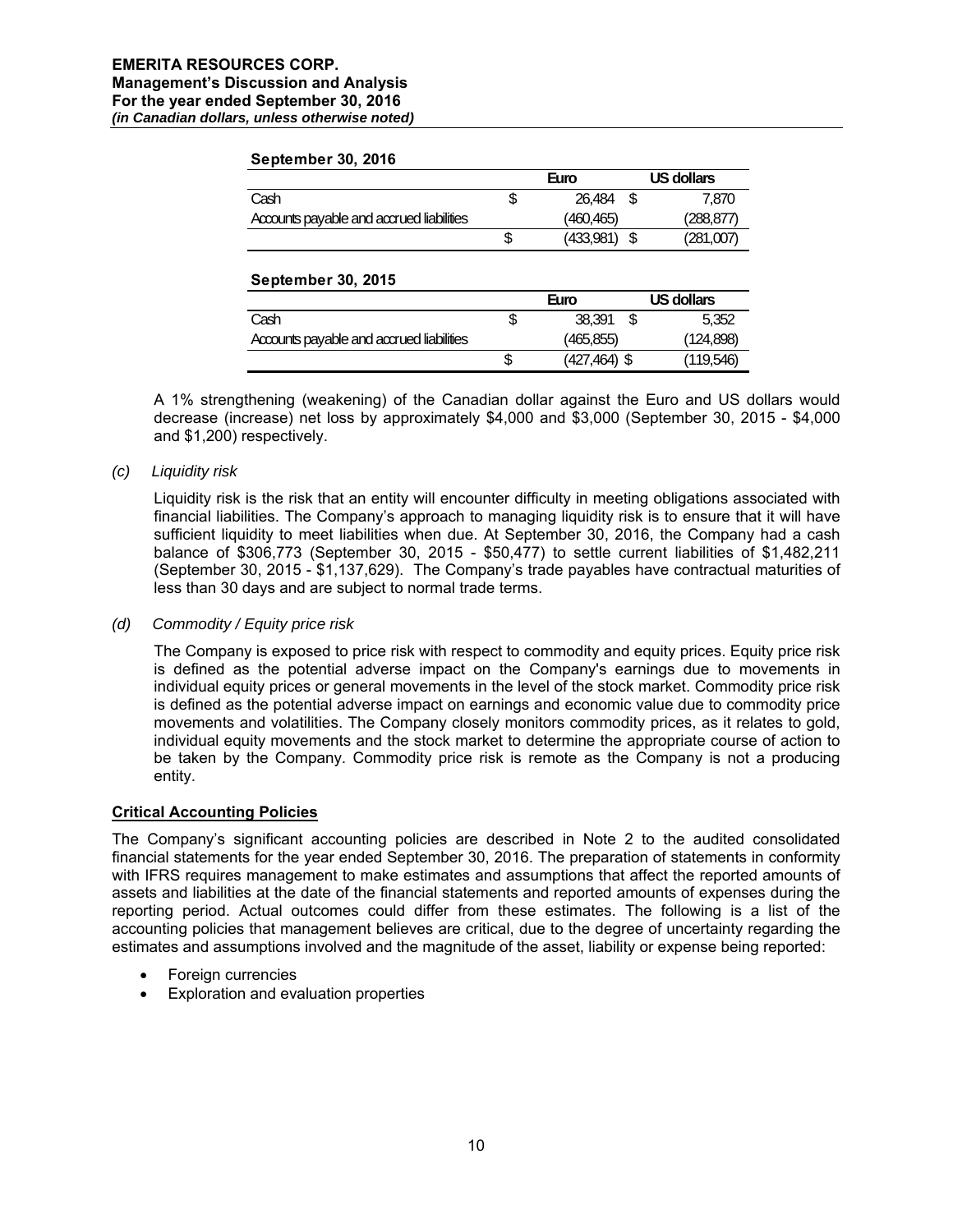#### *Foreign currencies*

The Foreign currency translation presentation and functional currency of the Company and its subsidiary is the Canadian dollar.

Transactions in currencies other than the functional currency are recorded at the rates of exchange prevailing on the dates of the transactions. At each financial position reporting date, monetary assets and liabilities that are denominated in foreign currencies are translated at the rates prevailing at the date of the statement of financial position. Exchange differences are recognized in operations in the period in which they arise.

The Company makes expenditures and incurs costs in Euros ("EUR") and United States Dollars ("US\$"). At September 30, 2016, one Canadian dollar was worth US\$0.7624 (September 30, 2015– US\$0.7493) and EUR 0.6784 (September 30, 2015 – EUR 0.6689). During the year ended September 30, 2016, the average value of one Canadian dollar was US\$0.7544 (September 30, 2015 – US\$0.8137) and EUR 0.6793 (September 30, 2015 – EUR 0.7103).

## *Exploration and evaluation properties*

|                                         | Las Morras      | <b>Falcon Litio</b> | Total     |  |
|-----------------------------------------|-----------------|---------------------|-----------|--|
|                                         | <b>Property</b> | <b>Project</b>      |           |  |
|                                         | \$              | \$                  | \$        |  |
| Balance, September 30, 2015             | 991,834         |                     | 991,834   |  |
| Cost incurred during the year:          |                 |                     |           |  |
| Option to purchase                      |                 | 77,500              | 77,500    |  |
| Land management fees, taxes and permits | 24,816          |                     | 24,816    |  |
| Field expenses                          | 1,180           |                     | 1,180     |  |
| Vehicle and fuel                        | 390             |                     | 390       |  |
| Overhead - Project office Sevilla       | 30,164          |                     | 30,164    |  |
| Balance, September 30, 2016             | 1,048,384       | 77,500              | 1,125,884 |  |

Once a license to explore an area has been secured, expenditures on exploration and evaluation activities are capitalized to exploration and evaluation properties and classified as a component of property, plant and equipment.

Exploration expenditures relate to the initial search for deposits with economic potential and to detailed assessments of deposits or other projects that have been identified as having economic potential.

Management reviews the carrying value of capitalized exploration and evaluation costs at least annually. The review is based on the Company's intentions for the development of the undeveloped property. Subsequent recovery of the resulting carrying value depends on successful development or sale of the undeveloped project. If a project does not prove viable or management determines that an impairment is required, all irrecoverable costs associated with the project net of any impairment provisions are written off to operations.

The recoverability of amounts shown for exploration and evaluation properties is dependent upon the discovery of economically recoverable reserves, the ability of the Company to obtain financing to complete development of the properties, and on future production or proceeds of disposition.

Costs recovered in excess of the carrying amount are recognized in operations. At September 30, 2016, the Company had exploration and evaluation properties on the statement of financial position of \$1,125,884 (September 30, 2015 - \$991,834).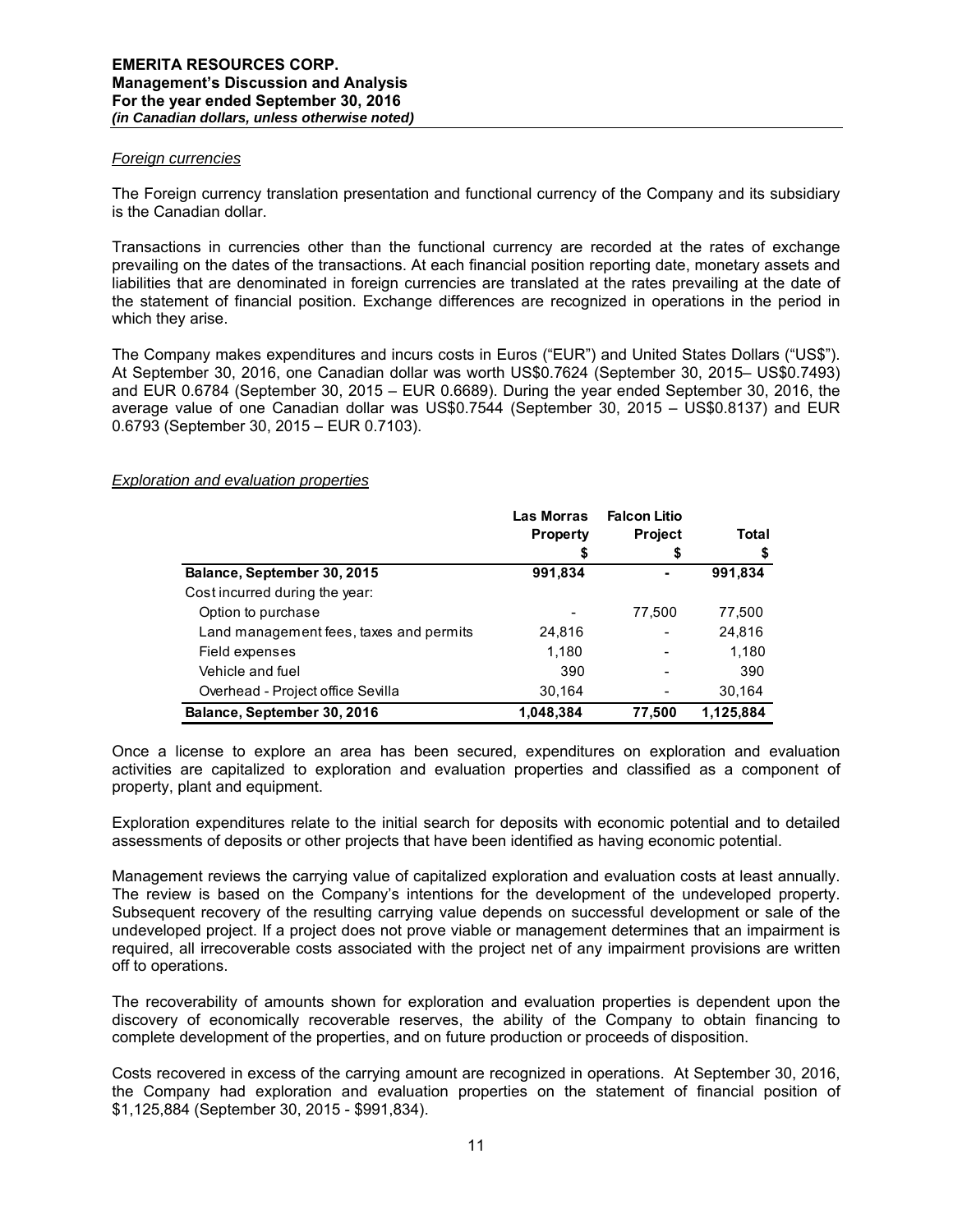## **Commitments and Contingencies**

The Company's exploration activities are subject to various laws and regulations governing the protection of the environment. These laws and regulations are continually changing and generally becoming more restrictive. The Company believes its operations are materially in compliance with all applicable laws and regulations. The Company expects to make expenditures to comply with such laws and regulations.

The Company is party to certain management contracts. These contracts contain minimum commitments of approximately \$326,000 (2015 - \$300,000) and additional contingent payments of up to approximately \$1,241,000 (2014 - \$1,185,000) upon the occurrence of a change of control. As a triggering event has not taken place, the contingent payments have not been reflected in these consolidated financial statements.

The Company is subject to various claims, lawsuits and other complaints arising in the ordinary course of business. The Company records provisions for losses when claims become probable and the amounts are estimable. Although the outcome of such matters cannot be determined, it is the opinion of management that the final resolution of these matters will not have a material adverse effect on the Company's financial condition, operations or liquidity.

The Company has been named as a defendant in a claim made by a group of companies regarding the payment of outstanding amounts owing to the group of companies relating to certain advertising services. The plaintiff is seeking payment in the amount of  $\epsilon$  208,457 (CAD \$307,287). Although the ultimate outcome of this action cannot be ascertained at this time and the results of legal proceedings cannot be predicted with certainty, management believes this claim to be without merit.

## **Transactions with Related Parties**

The Company shares office space with other companies who may have common officers or directors. The costs associated with this space are administered by an unrelated company.

As at September 30, 2016, an amount of \$634,927, included in accounts payable, were owed to directors and officers of the Company (September 30, 2015 - \$297,163). The amounts outstanding on fees are unsecured, non-interest bearing, with no fixed terms of repayment.

## *Compensation of key management personnel of the Company*

In accordance with IAS 24, key management personnel are those persons having authority and responsibility for planning, directing and controlling the activities of the Company directly or indirectly, including any directors (executive and non-executive) of the Company. During the years ended September 30, 2016 and 2015, the remuneration of directors and other members of key management personnel are as follows:

|                      | Year ended    |         |      |         |  |
|----------------------|---------------|---------|------|---------|--|
|                      | September 30, |         |      |         |  |
|                      |               | 2016    | 2015 |         |  |
| Mangement fees       | S             | 299,560 | S    | 393,109 |  |
| Directors fees       |               | 90,000  |      | 82,000  |  |
| Share-based payments |               | 196,000 |      | -       |  |
|                      | S             | 585,560 | S    | 475,109 |  |

## **Risk Factors**

Mining exploration inherently contains a high degree of risk and uncertainty, which even a combination of careful evaluation, experience and knowledge may not eliminate. The following are certain factors relating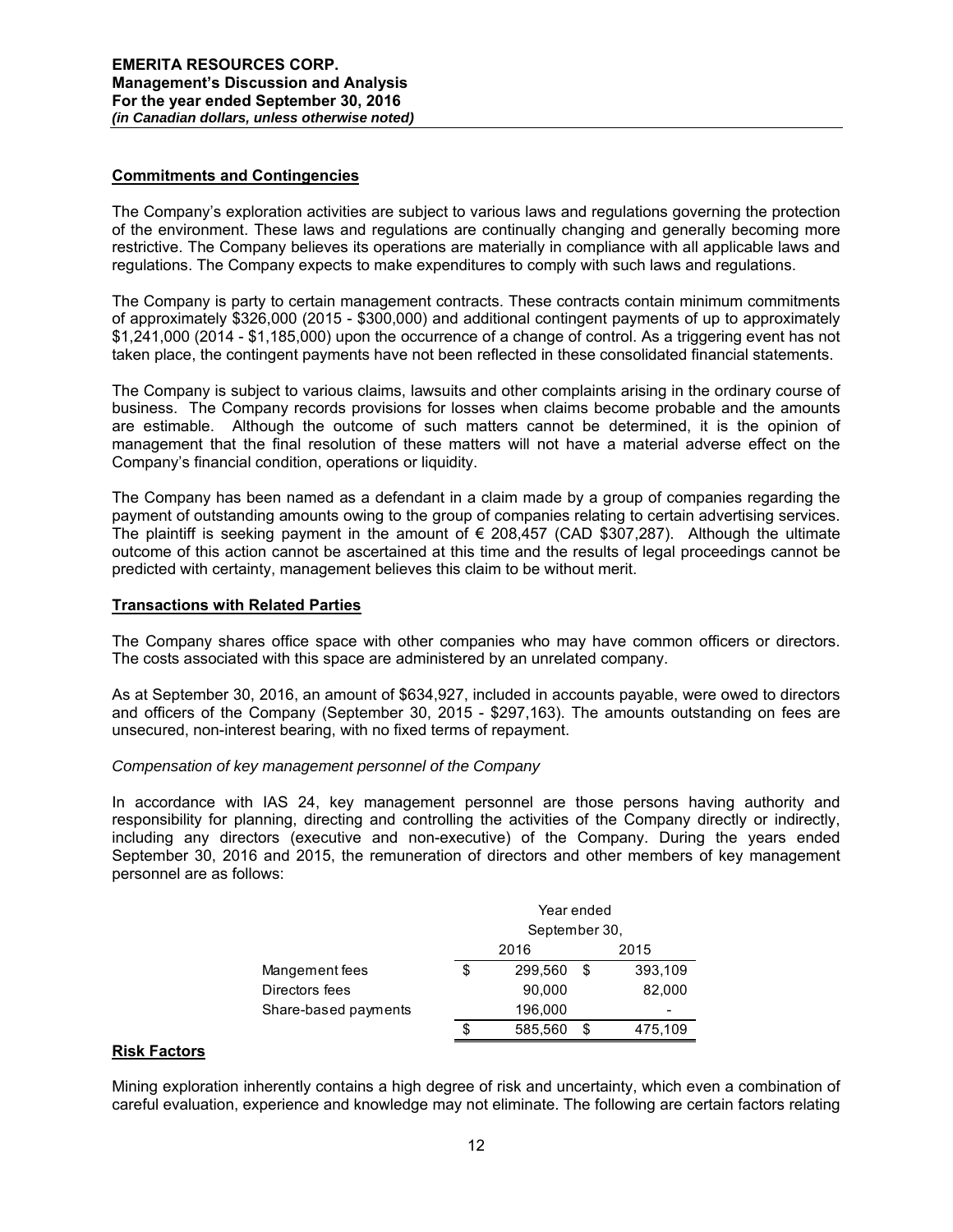to the business of the Company, which investors should carefully consider when making an investment decision concerning the Company's shares. These risks and uncertainties are not the only ones facing the Company. Additional risks and uncertainties not presently known that the Company currently deems immaterial, may also impair the operations of the Company. If any such risks actually occur, the financial condition, liquidity and results of operations of the Company could be materially adversely affected and the ability of the Company to implement its growth plans could be adversely affected. An investment in the Company is speculative. An investment in the Company will be subject to certain material risks and investors should not invest in securities of the Company unless they can afford to lose their entire investment. The following is a description of certain risks and uncertainties that may affect the Company.

# *Substantial Capital Requirements and Liquidity*

Substantial additional funds for the establishment of the Company's current and planned operations will be required. No assurances can be given that the Company will be able to raise the additional funding that may be required for such activities, should such funding not be fully generated from operations. Mineral prices, environmental rehabilitation or restitution, current financial conditions, revenues, taxes, capital expenditures, operating expenses and geological results are all factors which will have an impact on the amount of additional capital that may be required. To meet such funding requirements, the Company may be required to undertake additional equity financing, which would be dilutive to shareholders. Debt financing, if available, may also involve restrictions on financing and operating activities. There is no assurance that additional financing will be available on terms acceptable to the Company or at all. If the Company is unable to obtain additional financing as needed, it may be required to reduce the scope of its operations and pursue only those projects that can be funded through cash flows generated from its existing operations, if any.

## *Financing Risks and Dilution to Shareholders*

The Company will have limited financial resources, no operations and no revenues. Even if the Company's exploration program on one or more of the properties is successful, additional funds will be required for the purposes of further exploration and development. There can be no assurance that the Company will be able to obtain adequate financing in the future or that such financing will be available on favourable terms or at all. It is likely such additional capital will be raised through the issuance of additional equity which would result in dilution to the Company's shareholders.

## *Limited Operating History*

The Company is a relatively new company with limited operating history. The Company only recently acquired its interest in its properties and the Company has no history of business or mining operations, revenue generation or production history. The Company has yet to generate a profit from their activities. The Company will be subject to all of the business risks and uncertainties associated with any new business enterprise, including the risk that it will not achieve its growth objective. The Company anticipates that it may take several years to achieve positive cash flow from operations.

## *No Mineral Resources or Mineral Reserves*

Resource exploration is a speculative business, characterized by a number of significant risks including, among other things, unprofitable efforts resulting not only from the failure to discover mineral deposits but also from finding mineral deposits that, though present, are insufficient in quantity and quality to return a profit from production. The marketability of minerals acquired or discovered by the Company may be affected by numerous factors which are beyond the control of the Company and which cannot be accurately predicted, such as market fluctuations, the proximity and capacity of milling facilities, mineral markets and processing equipment, and such other factors as government regulations, including regulations relating to royalties, allowable production, importing and exporting of minerals, and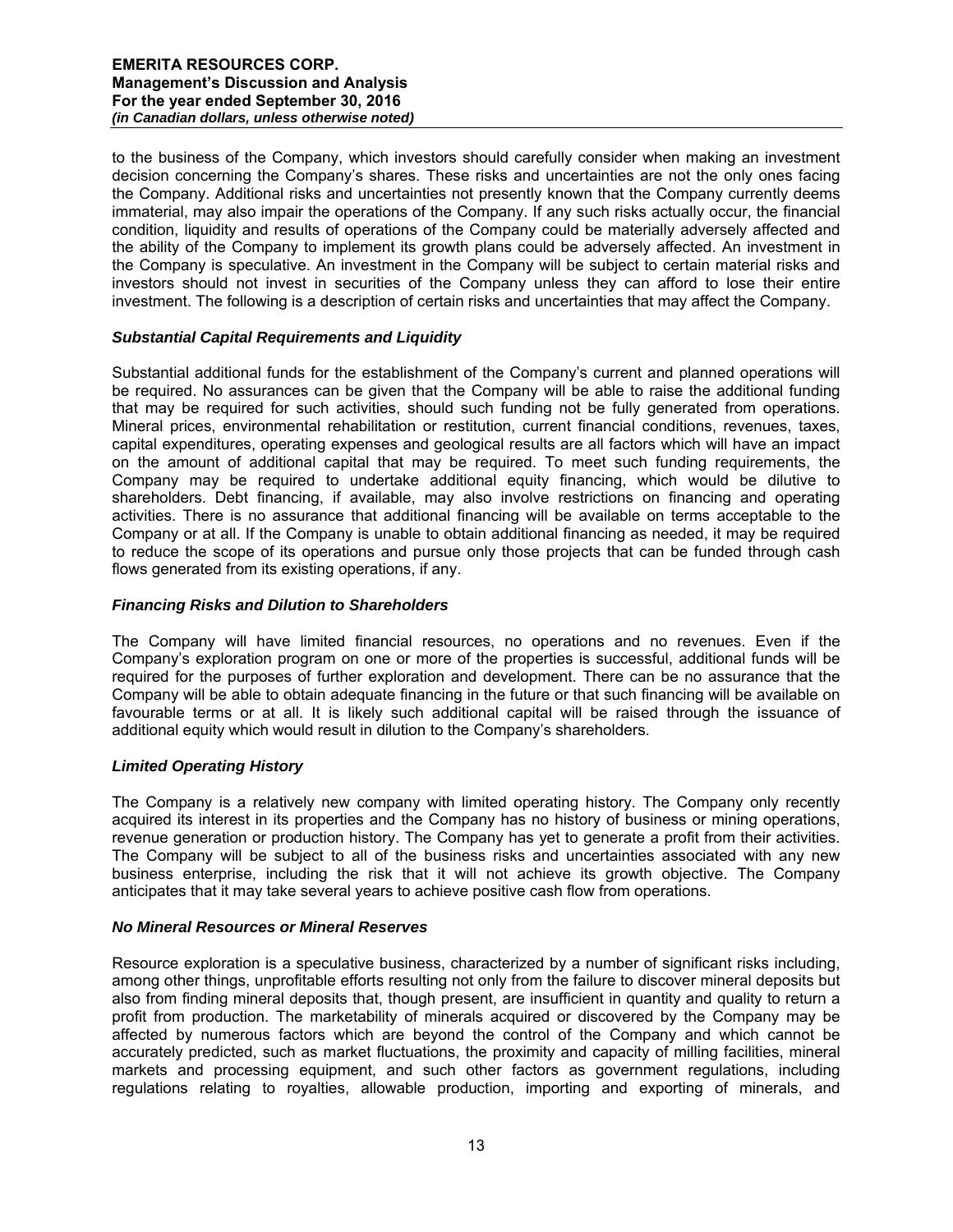environmental protection, the combination of which factors may result in the Company not receiving an adequate return of investment capital.

The Company's properties are in the exploration stage only and, to date, no mineral resources or mineral reserves have been identified. Development of the Company's properties will follow only if favourable exploration results are obtained. The business of exploration for minerals and mining involves a high degree of risk. Few properties that are explored are ultimately developed into producing mines. There is no assurance that any mineral resources or mineral reserves will be identified or developed. The longterm profitability of the Company's operations will in part be directly related to the costs and success of its exploration programs, which may be affected by a number of factors.

Substantial expenditures are required to establish mineral resources and mineral reserves and to develop the mining and processing facilities and infrastructure at any site chosen for mining. Although substantial benefits may be derived from the discovery of a major mineralized deposit, no assurance can be given that minerals will be discovered in sufficient quantities to justify commercial operations or that funds required for development can be obtained on a timely basis.

## *Fluctuating Mineral Prices*

The economics of mineral exploration are affected by many factors beyond the Company's control, including commodity prices, the cost of operations, variations in the grade of minerals explored and fluctuations in the market price of minerals. Depending on the price of minerals, the Company may determine that it is impractical to continue a mineral exploration operation.

Mineral prices are prone to fluctuations and the marketability of minerals is affected by government regulation relating to price, royalties, allowable production and the importing and exporting of minerals, the effect of which cannot be accurately predicted. There is no assurance that a profitable market will exist for the sale of any minerals that may be found on the Properties.

## *Regulatory, Permit and License Requirements*

The current or future operations of the Company require permits from various governmental authorities, and such operations are and will be governed by laws and regulations that may concern, among other things, exploration, development, production, taxes, labour standards, occupational health, waste disposal, toxic substances, land use, environmental protection, site safety and other matters. Companies engaged in the exploration and development of mineral properties generally experience increased costs and delays in development and other schedules as a result of the need to comply with applicable laws, regulations and permits. There can be no assurance that all permits which the Company may require for facilities and the conduct of exploration and development operations on its properties will be obtainable on reasonable terms, or that such laws and regulations will not have an adverse effect on any exploration or development project which the Company might undertake.

Failure to comply with applicable laws, regulations and permitting requirements may result in enforcement actions, including orders issued by regulatory or judicial authorities causing operations to cease or be curtailed and may include corrective measures requiring capital expenditures, installation of additional equipment or remedial actions. Parties engaged in exploration and development operations may be required to compensate those suffering loss or damage by reason of the exploration and development activities and may have civil or criminal fines or penalties imposed upon them for violation of applicable laws or regulations. Amendments to current laws, regulations and permits governing operations and activities of mineral companies, or more stringent implementation thereof, could have a material adverse impact on the Company and cause increases in capital expenditures or exploration and development costs, or require abandonment or delays in the development of new or existing properties.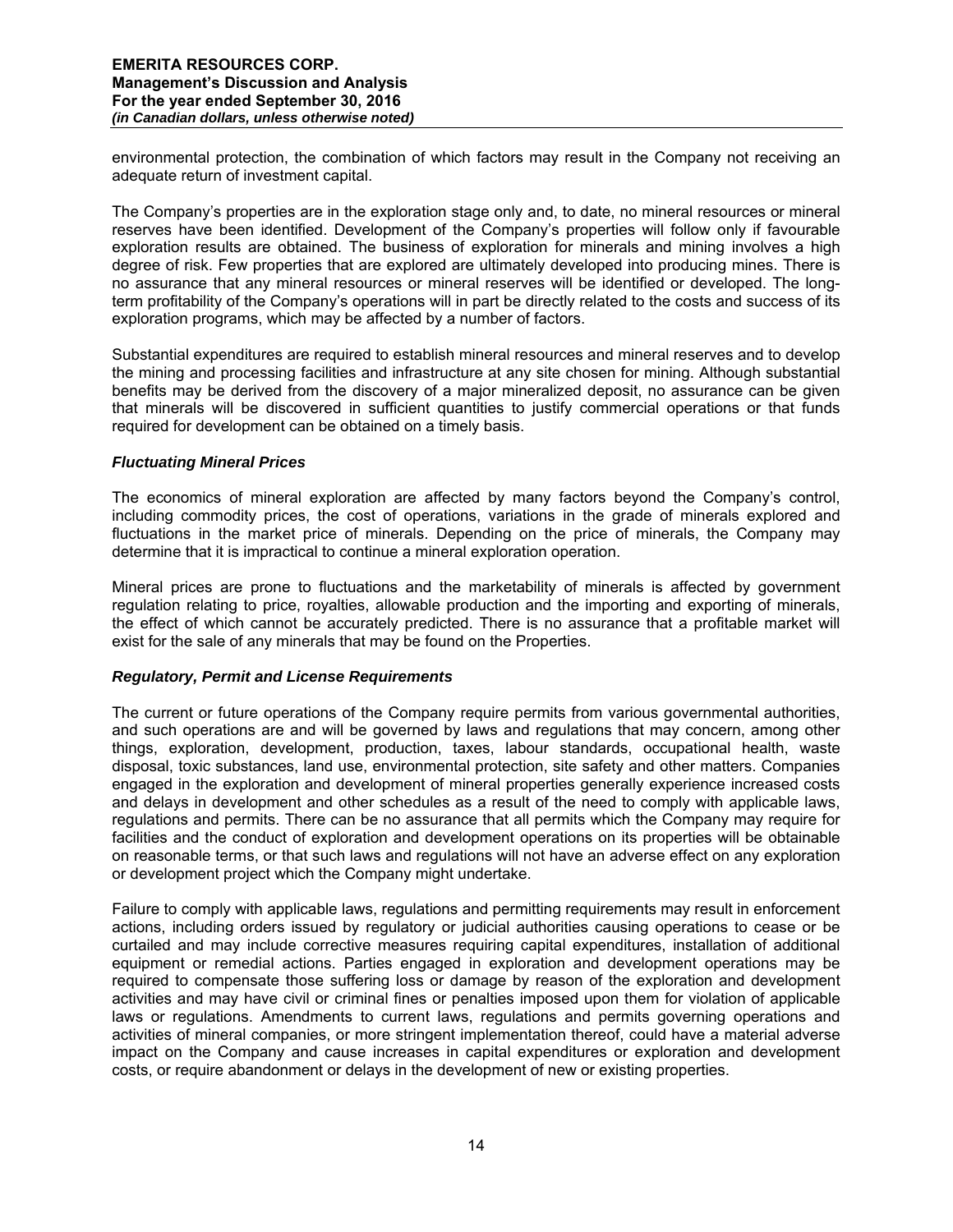With respect to the Aznalcóllar tender appeal process there can be no certainty with respect to further developments of the appeal or the results of any recourse initiated by the applicable governmental entities in Spain with respect to the tender process. In addition, there can be no certainty with respect to the timing regarding any potential resolution of the tender review process, the ability of the Company to be successful with its appeal or the potential for the Company to be awarded the Aznalcóllar project.

## *Title to Properties*

Acquisition of title to mineral properties is a very detailed and time-consuming process. Title to, and the area of, mineral properties may be disputed. The Company cannot give an assurance that title to some or all of the Company's interest in its properties will not be challenged or impugned. Mineral properties sometimes contain claims or transfer histories that examiners cannot verify. A successful claim that the Company does not have the interest it understands it has in its properties could cause the Company to lose any rights to explore, develop and mine any minerals on such properties without compensation for its prior expenditures relating thereto.

# *Competition*

The mineral exploration and development industry is highly competitive. The Company will have to compete with other companies, many of which have greater financial, technical and other resources than the Company, for, among other things, the acquisition of minerals claims, leases and other mineral interests, as well as for the recruitment and retention of qualified employees and other personnel. Failure to compete successfully against other companies could have a material adverse effect on the Company and its prospects.

## *Reliance on Management and Dependence on Key Personnel*

The success of the Company will be largely dependent upon the performance of its directors and officers and the ability to attract and retain key personnel. The loss of the services of these persons may have a material adverse effect on the Company's business and prospects. The Company will compete with numerous other companies for the recruitment and retention of qualified employees and contractors. There is no assurance that the Company can maintain the service of its directors and officers or other qualified personnel required to operate its business. Failure to do so could have a material adverse effect on the Company and its prospects.

## *Environmental Risks*

The Company's exploration and appraisal programs will, in general, be subject to approval by regulatory bodies. Additionally, all phases of the exploration, development and mining business present environmental risks and hazards and are subject to environmental regulation pursuant to a variety of international conventions and national and local laws and regulations. Environmental legislation provides for, among other things, restrictions and prohibitions on spills, releases or emissions of various substances produced in association with exploration, development and mining operations. The legislation also requires that wells and facility sites be operated, maintained, abandoned and reclaimed to the satisfaction of applicable regulatory authorities. Compliance with such legislation can require significant expenditures and a breach may result in the imposition of fines and penalties, some of which may be material. Environmental legislation is evolving in a manner expected to result in stricter standards and enforcement, larger fines and liability and potentially increased capital expenditures and operating costs.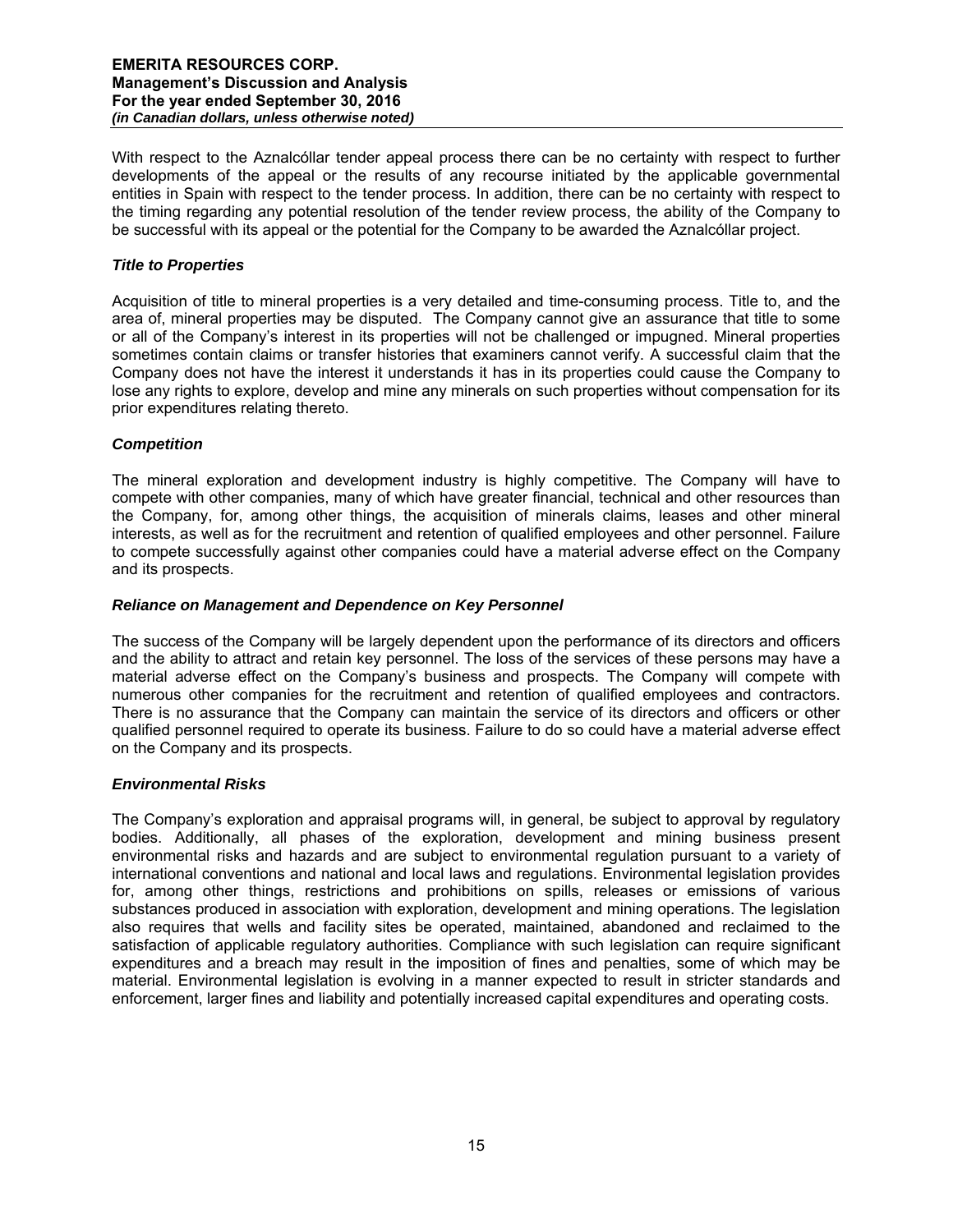#### *Local Resident Concerns*

Apart from ordinary environmental issues, the exploration, development and mining of the Company's properties could be subject to resistance from local residents that could either prevent or delay exploration and development of the properties.

#### *Conflicts of Interest*

Certain of the directors and officers of the Company will be engaged in, and will continue to engage in, other business activities on their own behalf and on behalf of other companies (including mineral resource companies) and, as a result of these and other activities, such directors and officers may become subject to conflicts of interest. The *Business Corporations Act* (British Columbia) ("**BCBCA**") provides that in the event that a director has a material interest in a contract or proposed contract or agreement that is material to a Company, the director shall disclose his interest in such contract or agreement and shall refrain from voting on any matter in respect of such contract or agreement, subject to and in accordance with the BCBCA. To the extent that conflicts of interest arise, such conflicts will be resolved in accordance with the provisions of the BCBCA.

#### *Foreign Operations*

The Company's properties are located in Spain and Brazil. As such, the Company's proposed activities with respect to its properties will be subject to governmental, political, economic and other uncertainties, including but not limited to expropriation of property without fair compensation, repatriation of earnings, nationalization, currency fluctuations and devaluations, exchange controls and increases in government fees, renegotiation or nullification of existing concessions and contracts, changes in taxation policies, economic sanctions and the other risks arising out of foreign governmental sovereignty over the areas in which the Company's operations will be conducted, as well as risks including loss due to civil strife, acts of war, insurrections and the actions of national labour unions. Future government actions concerning the economy, taxation, or the operation and regulation of nationally important facilities such as mines, could have a significant effect on the Company. No assurances can be given that the Company's plans and operations will not be adversely affected by future developments in Spain and/or Brazil. Any changes in regulations or shifts in political attitudes will be beyond the Company's control and may adversely affect the Company's business.

#### *Uninsurable Risks*

Exploration, development and production operations on mineral properties involve numerous risks, including unexpected or unusual geological operating conditions, rock bursts, cave-ins, fires, floods, earthquakes and other environmental occurrences, any of which could result in damage to, or destruction of, equipment and mines, damage to life or property, environmental damage and possible legal liability. Although precautions to minimize risk will be taken, operations are subject to hazards that may result in environmental pollution and consequent liability that could have a material adverse impact on the business, operations and financial performance of the Company. It is not always possible to obtain insurance against all such risks and the Company may decide not to insure against certain risks as a result of high premiums or other reasons. Should such liabilities arise, they could have an adverse impact on the Company's results of operations and financial condition and could cause a decline in the value of the Company securities.

## *Litigation*

The Company and/or its directors or officers may be subject to a variety of civil or other legal proceedings, with or without merit.